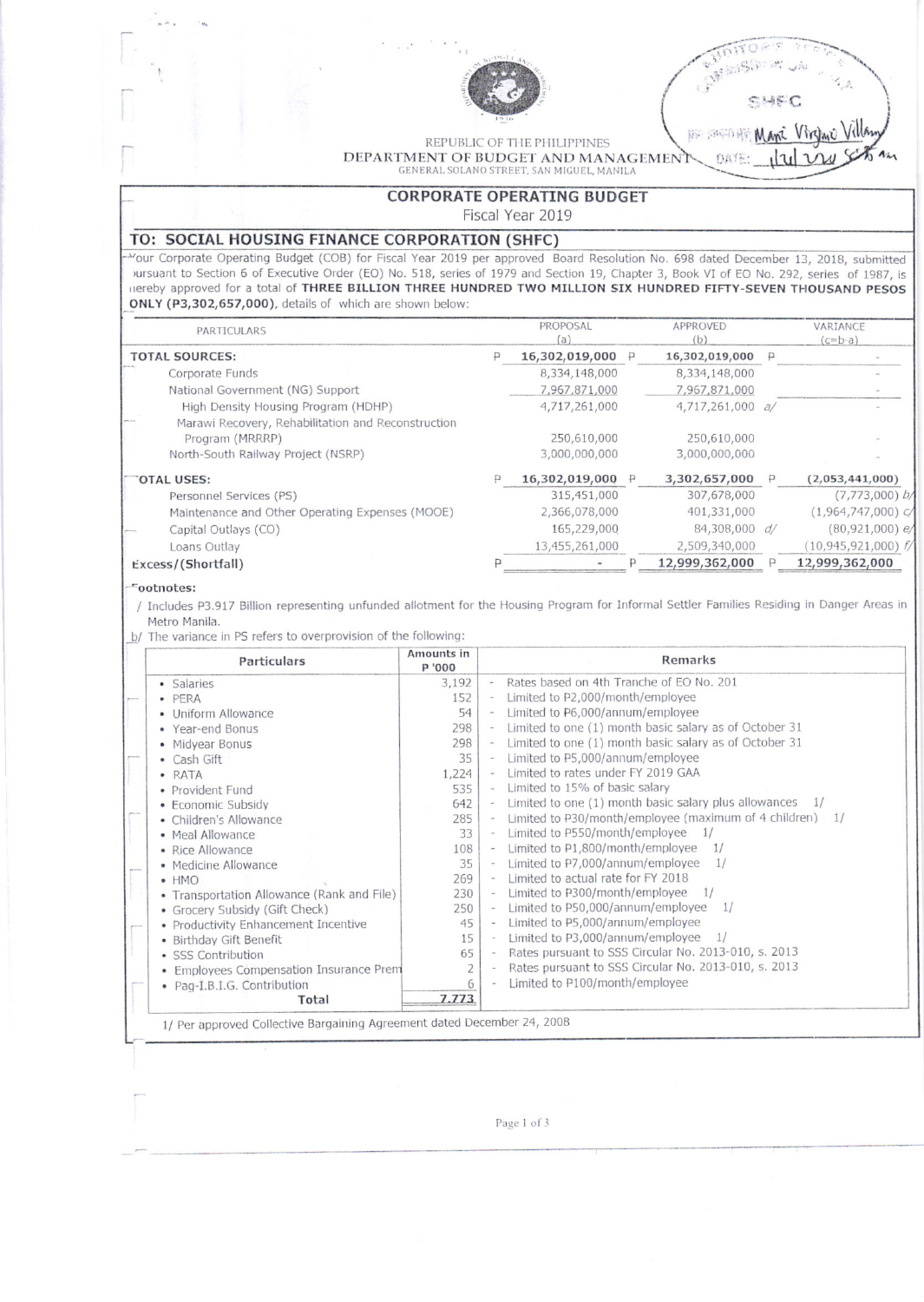|                                                                                                                                          | TO: SOCIAL HOUSING FINANCE CORPORATION (SHFC) | The MOOE level was computed considering actual/audited expenses for previous years and the effects of inflation, with details of variance                                                                                                                                                                                                                                                                                                                                                                                                                                                                                                                                                                                                                                                                                                                                                                                                                                                                                                                                                                                                                                                                                                                                                                                                                                                                                                                                                                                                                                                                                                                                                                                                                                          |
|------------------------------------------------------------------------------------------------------------------------------------------|-----------------------------------------------|------------------------------------------------------------------------------------------------------------------------------------------------------------------------------------------------------------------------------------------------------------------------------------------------------------------------------------------------------------------------------------------------------------------------------------------------------------------------------------------------------------------------------------------------------------------------------------------------------------------------------------------------------------------------------------------------------------------------------------------------------------------------------------------------------------------------------------------------------------------------------------------------------------------------------------------------------------------------------------------------------------------------------------------------------------------------------------------------------------------------------------------------------------------------------------------------------------------------------------------------------------------------------------------------------------------------------------------------------------------------------------------------------------------------------------------------------------------------------------------------------------------------------------------------------------------------------------------------------------------------------------------------------------------------------------------------------------------------------------------------------------------------------------|
| as follows:                                                                                                                              |                                               |                                                                                                                                                                                                                                                                                                                                                                                                                                                                                                                                                                                                                                                                                                                                                                                                                                                                                                                                                                                                                                                                                                                                                                                                                                                                                                                                                                                                                                                                                                                                                                                                                                                                                                                                                                                    |
| <b>Particulars</b>                                                                                                                       | Amounts                                       |                                                                                                                                                                                                                                                                                                                                                                                                                                                                                                                                                                                                                                                                                                                                                                                                                                                                                                                                                                                                                                                                                                                                                                                                                                                                                                                                                                                                                                                                                                                                                                                                                                                                                                                                                                                    |
| <b>Technical Assistance</b>                                                                                                              | 1,251,480,000                                 |                                                                                                                                                                                                                                                                                                                                                                                                                                                                                                                                                                                                                                                                                                                                                                                                                                                                                                                                                                                                                                                                                                                                                                                                                                                                                                                                                                                                                                                                                                                                                                                                                                                                                                                                                                                    |
| Capacity Building                                                                                                                        | 145,823,000                                   |                                                                                                                                                                                                                                                                                                                                                                                                                                                                                                                                                                                                                                                                                                                                                                                                                                                                                                                                                                                                                                                                                                                                                                                                                                                                                                                                                                                                                                                                                                                                                                                                                                                                                                                                                                                    |
| <b>Traveling Expenses</b>                                                                                                                | 3,418,000                                     |                                                                                                                                                                                                                                                                                                                                                                                                                                                                                                                                                                                                                                                                                                                                                                                                                                                                                                                                                                                                                                                                                                                                                                                                                                                                                                                                                                                                                                                                                                                                                                                                                                                                                                                                                                                    |
| Training and Seminar Expenses                                                                                                            | 2,276,000                                     |                                                                                                                                                                                                                                                                                                                                                                                                                                                                                                                                                                                                                                                                                                                                                                                                                                                                                                                                                                                                                                                                                                                                                                                                                                                                                                                                                                                                                                                                                                                                                                                                                                                                                                                                                                                    |
| Supplies and Materials                                                                                                                   | 4,441,000                                     |                                                                                                                                                                                                                                                                                                                                                                                                                                                                                                                                                                                                                                                                                                                                                                                                                                                                                                                                                                                                                                                                                                                                                                                                                                                                                                                                                                                                                                                                                                                                                                                                                                                                                                                                                                                    |
| <b>Communication Expenses</b>                                                                                                            | 2,671,000                                     |                                                                                                                                                                                                                                                                                                                                                                                                                                                                                                                                                                                                                                                                                                                                                                                                                                                                                                                                                                                                                                                                                                                                                                                                                                                                                                                                                                                                                                                                                                                                                                                                                                                                                                                                                                                    |
| <b>Advertising Expenses</b>                                                                                                              | 1,487,000                                     |                                                                                                                                                                                                                                                                                                                                                                                                                                                                                                                                                                                                                                                                                                                                                                                                                                                                                                                                                                                                                                                                                                                                                                                                                                                                                                                                                                                                                                                                                                                                                                                                                                                                                                                                                                                    |
| Water, Illumination and Power Service                                                                                                    | 2,282,000                                     |                                                                                                                                                                                                                                                                                                                                                                                                                                                                                                                                                                                                                                                                                                                                                                                                                                                                                                                                                                                                                                                                                                                                                                                                                                                                                                                                                                                                                                                                                                                                                                                                                                                                                                                                                                                    |
| Contributions to Organization                                                                                                            | 2,286,000                                     |                                                                                                                                                                                                                                                                                                                                                                                                                                                                                                                                                                                                                                                                                                                                                                                                                                                                                                                                                                                                                                                                                                                                                                                                                                                                                                                                                                                                                                                                                                                                                                                                                                                                                                                                                                                    |
| Rents                                                                                                                                    | 165,822,000                                   |                                                                                                                                                                                                                                                                                                                                                                                                                                                                                                                                                                                                                                                                                                                                                                                                                                                                                                                                                                                                                                                                                                                                                                                                                                                                                                                                                                                                                                                                                                                                                                                                                                                                                                                                                                                    |
| Representation Expenses                                                                                                                  | 5,469,000                                     |                                                                                                                                                                                                                                                                                                                                                                                                                                                                                                                                                                                                                                                                                                                                                                                                                                                                                                                                                                                                                                                                                                                                                                                                                                                                                                                                                                                                                                                                                                                                                                                                                                                                                                                                                                                    |
| Transportation and Delivery Expenses                                                                                                     | 606,000                                       |                                                                                                                                                                                                                                                                                                                                                                                                                                                                                                                                                                                                                                                                                                                                                                                                                                                                                                                                                                                                                                                                                                                                                                                                                                                                                                                                                                                                                                                                                                                                                                                                                                                                                                                                                                                    |
| Consultancy Services                                                                                                                     | 130,436,000                                   |                                                                                                                                                                                                                                                                                                                                                                                                                                                                                                                                                                                                                                                                                                                                                                                                                                                                                                                                                                                                                                                                                                                                                                                                                                                                                                                                                                                                                                                                                                                                                                                                                                                                                                                                                                                    |
| General Services                                                                                                                         | 145,861,000                                   |                                                                                                                                                                                                                                                                                                                                                                                                                                                                                                                                                                                                                                                                                                                                                                                                                                                                                                                                                                                                                                                                                                                                                                                                                                                                                                                                                                                                                                                                                                                                                                                                                                                                                                                                                                                    |
| <b>Security Services</b>                                                                                                                 | 55,579,000                                    |                                                                                                                                                                                                                                                                                                                                                                                                                                                                                                                                                                                                                                                                                                                                                                                                                                                                                                                                                                                                                                                                                                                                                                                                                                                                                                                                                                                                                                                                                                                                                                                                                                                                                                                                                                                    |
| Other Professional Services                                                                                                              | 13,214,000                                    |                                                                                                                                                                                                                                                                                                                                                                                                                                                                                                                                                                                                                                                                                                                                                                                                                                                                                                                                                                                                                                                                                                                                                                                                                                                                                                                                                                                                                                                                                                                                                                                                                                                                                                                                                                                    |
| Repair and Maintenance<br>Extraordinary and Miscellaneous Expense                                                                        | 4,601,000                                     |                                                                                                                                                                                                                                                                                                                                                                                                                                                                                                                                                                                                                                                                                                                                                                                                                                                                                                                                                                                                                                                                                                                                                                                                                                                                                                                                                                                                                                                                                                                                                                                                                                                                                                                                                                                    |
| <b>Financial Expenses</b>                                                                                                                | 485,000<br>1,990,000                          |                                                                                                                                                                                                                                                                                                                                                                                                                                                                                                                                                                                                                                                                                                                                                                                                                                                                                                                                                                                                                                                                                                                                                                                                                                                                                                                                                                                                                                                                                                                                                                                                                                                                                                                                                                                    |
| Miscellaneous Expenses                                                                                                                   | 24,520,000                                    |                                                                                                                                                                                                                                                                                                                                                                                                                                                                                                                                                                                                                                                                                                                                                                                                                                                                                                                                                                                                                                                                                                                                                                                                                                                                                                                                                                                                                                                                                                                                                                                                                                                                                                                                                                                    |
| Total                                                                                                                                    | 1,964,747,000                                 |                                                                                                                                                                                                                                                                                                                                                                                                                                                                                                                                                                                                                                                                                                                                                                                                                                                                                                                                                                                                                                                                                                                                                                                                                                                                                                                                                                                                                                                                                                                                                                                                                                                                                                                                                                                    |
|                                                                                                                                          |                                               |                                                                                                                                                                                                                                                                                                                                                                                                                                                                                                                                                                                                                                                                                                                                                                                                                                                                                                                                                                                                                                                                                                                                                                                                                                                                                                                                                                                                                                                                                                                                                                                                                                                                                                                                                                                    |
| I/ The recommended CO level is broken down as follows:                                                                                   |                                               |                                                                                                                                                                                                                                                                                                                                                                                                                                                                                                                                                                                                                                                                                                                                                                                                                                                                                                                                                                                                                                                                                                                                                                                                                                                                                                                                                                                                                                                                                                                                                                                                                                                                                                                                                                                    |
| Buildings and Structures Outlay                                                                                                          | 17,670,000                                    |                                                                                                                                                                                                                                                                                                                                                                                                                                                                                                                                                                                                                                                                                                                                                                                                                                                                                                                                                                                                                                                                                                                                                                                                                                                                                                                                                                                                                                                                                                                                                                                                                                                                                                                                                                                    |
| Office Equipment, Furniture, Fixtures and                                                                                                |                                               |                                                                                                                                                                                                                                                                                                                                                                                                                                                                                                                                                                                                                                                                                                                                                                                                                                                                                                                                                                                                                                                                                                                                                                                                                                                                                                                                                                                                                                                                                                                                                                                                                                                                                                                                                                                    |
| other equipment                                                                                                                          | 41,938,000                                    |                                                                                                                                                                                                                                                                                                                                                                                                                                                                                                                                                                                                                                                                                                                                                                                                                                                                                                                                                                                                                                                                                                                                                                                                                                                                                                                                                                                                                                                                                                                                                                                                                                                                                                                                                                                    |
| <b>Transportation Equipment</b>                                                                                                          |                                               | 24,700,000 Purchase of 18 units of motor vehicle is herebly approved per attached                                                                                                                                                                                                                                                                                                                                                                                                                                                                                                                                                                                                                                                                                                                                                                                                                                                                                                                                                                                                                                                                                                                                                                                                                                                                                                                                                                                                                                                                                                                                                                                                                                                                                                  |
|                                                                                                                                          |                                               | Authority to Purchase Motor Vehicle (APMV) No. C-19-0047.                                                                                                                                                                                                                                                                                                                                                                                                                                                                                                                                                                                                                                                                                                                                                                                                                                                                                                                                                                                                                                                                                                                                                                                                                                                                                                                                                                                                                                                                                                                                                                                                                                                                                                                          |
| Total                                                                                                                                    | 84,308,000                                    |                                                                                                                                                                                                                                                                                                                                                                                                                                                                                                                                                                                                                                                                                                                                                                                                                                                                                                                                                                                                                                                                                                                                                                                                                                                                                                                                                                                                                                                                                                                                                                                                                                                                                                                                                                                    |
|                                                                                                                                          |                                               |                                                                                                                                                                                                                                                                                                                                                                                                                                                                                                                                                                                                                                                                                                                                                                                                                                                                                                                                                                                                                                                                                                                                                                                                                                                                                                                                                                                                                                                                                                                                                                                                                                                                                                                                                                                    |
|                                                                                                                                          |                                               |                                                                                                                                                                                                                                                                                                                                                                                                                                                                                                                                                                                                                                                                                                                                                                                                                                                                                                                                                                                                                                                                                                                                                                                                                                                                                                                                                                                                                                                                                                                                                                                                                                                                                                                                                                                    |
|                                                                                                                                          |                                               | / The variance in CO pertains to projects which cannot be implemented in the current year per coordination with SHFC.                                                                                                                                                                                                                                                                                                                                                                                                                                                                                                                                                                                                                                                                                                                                                                                                                                                                                                                                                                                                                                                                                                                                                                                                                                                                                                                                                                                                                                                                                                                                                                                                                                                              |
|                                                                                                                                          |                                               | f/ The difference of P10.346 billion refers to funding requirements of housing projects which are expected to spill over to FY 2020.                                                                                                                                                                                                                                                                                                                                                                                                                                                                                                                                                                                                                                                                                                                                                                                                                                                                                                                                                                                                                                                                                                                                                                                                                                                                                                                                                                                                                                                                                                                                                                                                                                               |
|                                                                                                                                          |                                               |                                                                                                                                                                                                                                                                                                                                                                                                                                                                                                                                                                                                                                                                                                                                                                                                                                                                                                                                                                                                                                                                                                                                                                                                                                                                                                                                                                                                                                                                                                                                                                                                                                                                                                                                                                                    |
|                                                                                                                                          |                                               |                                                                                                                                                                                                                                                                                                                                                                                                                                                                                                                                                                                                                                                                                                                                                                                                                                                                                                                                                                                                                                                                                                                                                                                                                                                                                                                                                                                                                                                                                                                                                                                                                                                                                                                                                                                    |
|                                                                                                                                          |                                               |                                                                                                                                                                                                                                                                                                                                                                                                                                                                                                                                                                                                                                                                                                                                                                                                                                                                                                                                                                                                                                                                                                                                                                                                                                                                                                                                                                                                                                                                                                                                                                                                                                                                                                                                                                                    |
|                                                                                                                                          |                                               |                                                                                                                                                                                                                                                                                                                                                                                                                                                                                                                                                                                                                                                                                                                                                                                                                                                                                                                                                                                                                                                                                                                                                                                                                                                                                                                                                                                                                                                                                                                                                                                                                                                                                                                                                                                    |
|                                                                                                                                          |                                               |                                                                                                                                                                                                                                                                                                                                                                                                                                                                                                                                                                                                                                                                                                                                                                                                                                                                                                                                                                                                                                                                                                                                                                                                                                                                                                                                                                                                                                                                                                                                                                                                                                                                                                                                                                                    |
| RA No. 11260 on the rules on the modification in allotment shall apply.<br>The following conditions shall be observed and complied with: |                                               |                                                                                                                                                                                                                                                                                                                                                                                                                                                                                                                                                                                                                                                                                                                                                                                                                                                                                                                                                                                                                                                                                                                                                                                                                                                                                                                                                                                                                                                                                                                                                                                                                                                                                                                                                                                    |
|                                                                                                                                          |                                               |                                                                                                                                                                                                                                                                                                                                                                                                                                                                                                                                                                                                                                                                                                                                                                                                                                                                                                                                                                                                                                                                                                                                                                                                                                                                                                                                                                                                                                                                                                                                                                                                                                                                                                                                                                                    |
|                                                                                                                                          |                                               |                                                                                                                                                                                                                                                                                                                                                                                                                                                                                                                                                                                                                                                                                                                                                                                                                                                                                                                                                                                                                                                                                                                                                                                                                                                                                                                                                                                                                                                                                                                                                                                                                                                                                                                                                                                    |
|                                                                                                                                          |                                               |                                                                                                                                                                                                                                                                                                                                                                                                                                                                                                                                                                                                                                                                                                                                                                                                                                                                                                                                                                                                                                                                                                                                                                                                                                                                                                                                                                                                                                                                                                                                                                                                                                                                                                                                                                                    |
| loans outlay.                                                                                                                            |                                               | Notwithstanding the above-indicated variances in PS, MOOE and CO, the SHFC has the flexibility to modify the DBM-approved budget level,<br>for items funded out of corporate funds. In case of those funded out of NG budgetary support, Section 76 of General Provisions of<br>All expenditures, whether for current operating expenditures or COs, shall be made within the limits of available funds realized from<br>corporate receipts, authorized corporate borrowings and National Government budgetary support either in the form of subsidy, equity or                                                                                                                                                                                                                                                                                                                                                                                                                                                                                                                                                                                                                                                                                                                                                                                                                                                                                                                                                                                                                                                                                                                                                                                                                    |
|                                                                                                                                          |                                               |                                                                                                                                                                                                                                                                                                                                                                                                                                                                                                                                                                                                                                                                                                                                                                                                                                                                                                                                                                                                                                                                                                                                                                                                                                                                                                                                                                                                                                                                                                                                                                                                                                                                                                                                                                                    |
| require the submission of a supplemental COB to cover the additional expenditures.                                                       |                                               |                                                                                                                                                                                                                                                                                                                                                                                                                                                                                                                                                                                                                                                                                                                                                                                                                                                                                                                                                                                                                                                                                                                                                                                                                                                                                                                                                                                                                                                                                                                                                                                                                                                                                                                                                                                    |
|                                                                                                                                          |                                               |                                                                                                                                                                                                                                                                                                                                                                                                                                                                                                                                                                                                                                                                                                                                                                                                                                                                                                                                                                                                                                                                                                                                                                                                                                                                                                                                                                                                                                                                                                                                                                                                                                                                                                                                                                                    |
|                                                                                                                                          |                                               |                                                                                                                                                                                                                                                                                                                                                                                                                                                                                                                                                                                                                                                                                                                                                                                                                                                                                                                                                                                                                                                                                                                                                                                                                                                                                                                                                                                                                                                                                                                                                                                                                                                                                                                                                                                    |
|                                                                                                                                          |                                               |                                                                                                                                                                                                                                                                                                                                                                                                                                                                                                                                                                                                                                                                                                                                                                                                                                                                                                                                                                                                                                                                                                                                                                                                                                                                                                                                                                                                                                                                                                                                                                                                                                                                                                                                                                                    |
|                                                                                                                                          |                                               |                                                                                                                                                                                                                                                                                                                                                                                                                                                                                                                                                                                                                                                                                                                                                                                                                                                                                                                                                                                                                                                                                                                                                                                                                                                                                                                                                                                                                                                                                                                                                                                                                                                                                                                                                                                    |
|                                                                                                                                          |                                               |                                                                                                                                                                                                                                                                                                                                                                                                                                                                                                                                                                                                                                                                                                                                                                                                                                                                                                                                                                                                                                                                                                                                                                                                                                                                                                                                                                                                                                                                                                                                                                                                                                                                                                                                                                                    |
|                                                                                                                                          |                                               |                                                                                                                                                                                                                                                                                                                                                                                                                                                                                                                                                                                                                                                                                                                                                                                                                                                                                                                                                                                                                                                                                                                                                                                                                                                                                                                                                                                                                                                                                                                                                                                                                                                                                                                                                                                    |
|                                                                                                                                          |                                               |                                                                                                                                                                                                                                                                                                                                                                                                                                                                                                                                                                                                                                                                                                                                                                                                                                                                                                                                                                                                                                                                                                                                                                                                                                                                                                                                                                                                                                                                                                                                                                                                                                                                                                                                                                                    |
| Philippines and/or Secretary of Budget and Management or the GCG, as the case may be.                                                    |                                               |                                                                                                                                                                                                                                                                                                                                                                                                                                                                                                                                                                                                                                                                                                                                                                                                                                                                                                                                                                                                                                                                                                                                                                                                                                                                                                                                                                                                                                                                                                                                                                                                                                                                                                                                                                                    |
|                                                                                                                                          |                                               |                                                                                                                                                                                                                                                                                                                                                                                                                                                                                                                                                                                                                                                                                                                                                                                                                                                                                                                                                                                                                                                                                                                                                                                                                                                                                                                                                                                                                                                                                                                                                                                                                                                                                                                                                                                    |
|                                                                                                                                          |                                               |                                                                                                                                                                                                                                                                                                                                                                                                                                                                                                                                                                                                                                                                                                                                                                                                                                                                                                                                                                                                                                                                                                                                                                                                                                                                                                                                                                                                                                                                                                                                                                                                                                                                                                                                                                                    |
| the annual GAA, among others.                                                                                                            |                                               |                                                                                                                                                                                                                                                                                                                                                                                                                                                                                                                                                                                                                                                                                                                                                                                                                                                                                                                                                                                                                                                                                                                                                                                                                                                                                                                                                                                                                                                                                                                                                                                                                                                                                                                                                                                    |
|                                                                                                                                          |                                               |                                                                                                                                                                                                                                                                                                                                                                                                                                                                                                                                                                                                                                                                                                                                                                                                                                                                                                                                                                                                                                                                                                                                                                                                                                                                                                                                                                                                                                                                                                                                                                                                                                                                                                                                                                                    |
|                                                                                                                                          |                                               |                                                                                                                                                                                                                                                                                                                                                                                                                                                                                                                                                                                                                                                                                                                                                                                                                                                                                                                                                                                                                                                                                                                                                                                                                                                                                                                                                                                                                                                                                                                                                                                                                                                                                                                                                                                    |
|                                                                                                                                          |                                               |                                                                                                                                                                                                                                                                                                                                                                                                                                                                                                                                                                                                                                                                                                                                                                                                                                                                                                                                                                                                                                                                                                                                                                                                                                                                                                                                                                                                                                                                                                                                                                                                                                                                                                                                                                                    |
|                                                                                                                                          |                                               |                                                                                                                                                                                                                                                                                                                                                                                                                                                                                                                                                                                                                                                                                                                                                                                                                                                                                                                                                                                                                                                                                                                                                                                                                                                                                                                                                                                                                                                                                                                                                                                                                                                                                                                                                                                    |
|                                                                                                                                          |                                               |                                                                                                                                                                                                                                                                                                                                                                                                                                                                                                                                                                                                                                                                                                                                                                                                                                                                                                                                                                                                                                                                                                                                                                                                                                                                                                                                                                                                                                                                                                                                                                                                                                                                                                                                                                                    |
| 5.                                                                                                                                       |                                               | Any increase in the approved principal COB in the course of the budget year, as may be warranted by additional corporate receipts, shall<br>This approval shall not be construed as an authorization for specific expenditure items under PS which requires prior approval by the<br>Office of the President (OP) of the Philippines. Disbursement for PS shall strictly observe pertinent compensation laws, rules and<br>regulations, including EO Nos. 7 and 24 dated September 8, 2010 and February 10, 2011, respectively, and EO No. 203 as amended by<br>EO No. 36 (Suspending the Compensation and Position Classification System under EO No. 203, providing for Interim Compensation<br>Adjustments, and for Other Purposes) for GOCCs covered by RA No. 10149. Such expenditures shall be subject to relevant conditions<br>under the General Provisions of the annual General Appropriations Act (GAA) or any specific law or approval of the President of the<br>Disbursements for extraordinary and miscellaneous expenses and other MOOE expenditures shall be subject to the relevant provisions of<br>Equipment Outlays included in the Annual Procurement Program that require specific clearance/approval from the agencies concerned<br>(e.g. Department of Information and Communications Technology for information and communication technology equipment and Office<br>of the President/Department of Budget and Management/Supervising Department for procurement of motor vehicles). The same shall be<br>secured before acquisition thereof in accordance with Corporate Budget Circular No. 17 dated Feburary 9, 1996,<br>Budget Circular No. 2017-1 (amending BC No. 2016-5) dated April 26, 2017, and AO No. 15 (amending AO No. 233, s. 2008) dated |
| May 25, 2011, OP Memorandum Circular No. 9 dated December 14, 2010, among others.                                                        |                                               |                                                                                                                                                                                                                                                                                                                                                                                                                                                                                                                                                                                                                                                                                                                                                                                                                                                                                                                                                                                                                                                                                                                                                                                                                                                                                                                                                                                                                                                                                                                                                                                                                                                                                                                                                                                    |

Page 2 of 3